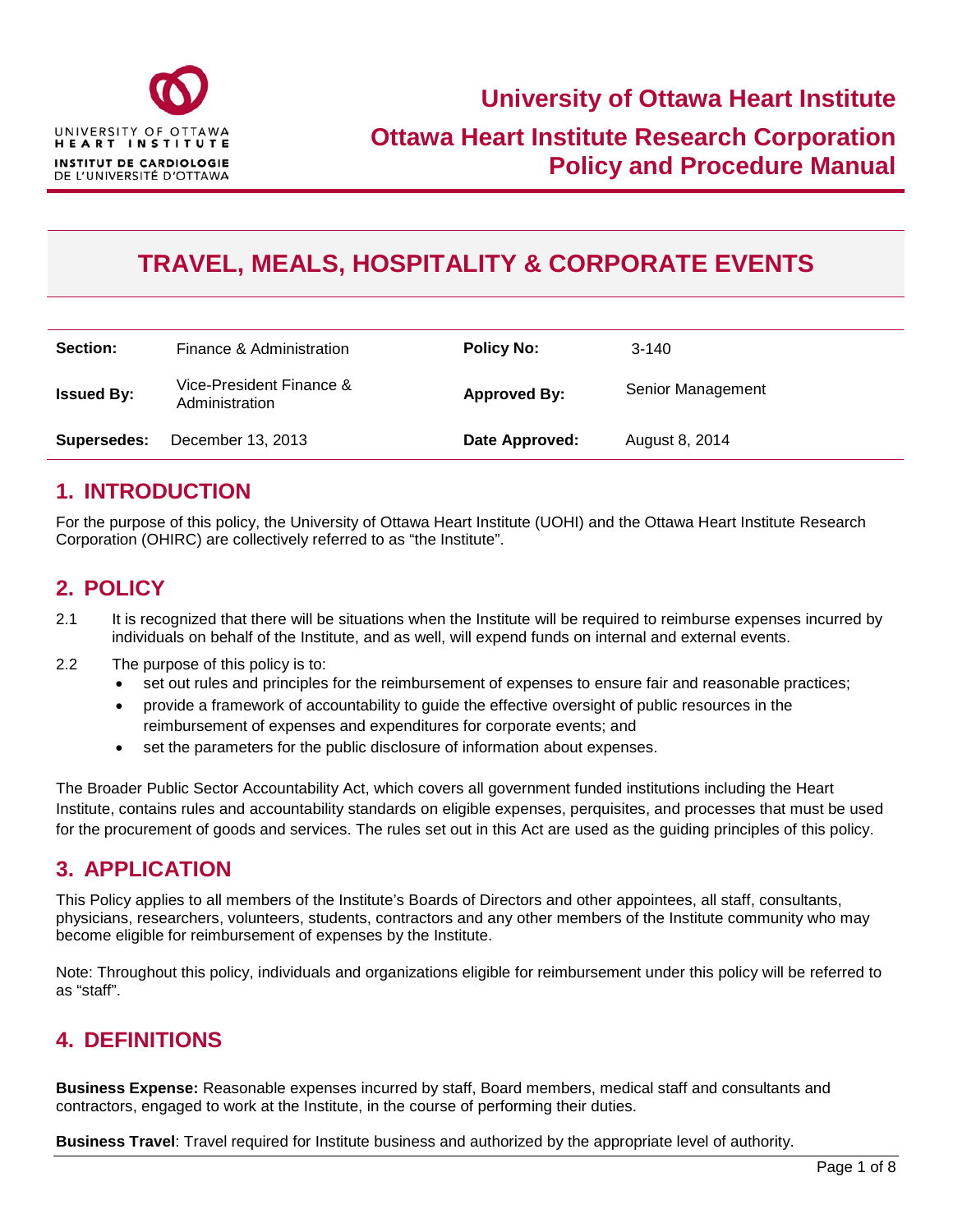**Designated Broader Public Sector Organizations**: Hospitals, school boards, colleges, universities, community care access centres, and children's aid societies

**Local Business Travel**: Travel within the Champlain LHIN.

**Business Travel Expenses:** Includes road, air and rail travel, costs of accommodation, car rental, mileage costs, meal allowances and other incidental costs as appropriately approved**.**

**Hospitality:** The provision of food, beverage, accommodation, transportation and other amenities at the Institute's expense to persons who are not engaged to work for designated Broader Public Sector organizations or any of the Ontario government ministries and agencies. Hospitality for purposes of this Policy does not include events contemplated under "Corporate Events" identified in section 5.7 below.

**Personal Vehicle:** A vehicle owned, borrowed or rented/leased personally by a member of staff.

**Receipt**: An original document, or carbon or certified copy, with the details of the expenditure, the amount, the date and indicating proof of payment.

**Corporate Events:** Include retirement parties, Institute Christmas/holiday parties, recognition events or other similar events which are funded by the Institute for the benefit of staff and other personnel.

### **5. REQUIREMENTS**

#### **5.1 General Principles**

It is expected that expenses incurred will further the mission and mandate of the Institute and will ensure that taxpayer funds are used prudently and responsibly with a focus on accountability and transparency.

Expenses can only be claimed by the most senior person present – expenses cannot be claimed by an individual that are incurred by his/her approver (e.g. an employee cannot submit his/her Vice President's expenses for reimbursement even if they were at the same event).

Hospitality is only provided when the event involves people from outside the Institute. Functions involving only people who work for the Institute or within the Broader Public Sector are not considered hospitality functions.

Approval should be sought before arrangements are made.

Where sponsors or funding agencies (for trust and research accounts) have their own travel expense policies, the policies of these bodies will have precedence. If sponsors or funding agencies do not have travel expense policies or if certain matters are not included in their policies, then the Institute's policy will prevail.

#### **5.2 Approval of Expenses**

Approvers must:

- Provide approval only for expenses that were necessarily incurred in the performance of Institute business;
- Provide approval only for claims that include all appropriate documentation including original itemized receipts;
- Not approve their own expenses.

The Institute follows the rule that the approver of an expense claim must be "one up" meaning that the approver must be the claimant's immediate supervisor. In the case of Vice President's, this can be the CEO or the Vice President of Finance. In the case of the CEO and Board members, the approver will be the Chair of the Board of Directors for the organization under which the reimbursement claim is made.

When a situation arises and discretion needs to be exercised, approvers should consider whether the request is: o Able to stand up to scrutiny by the auditors and members of the public

Page 2 of 8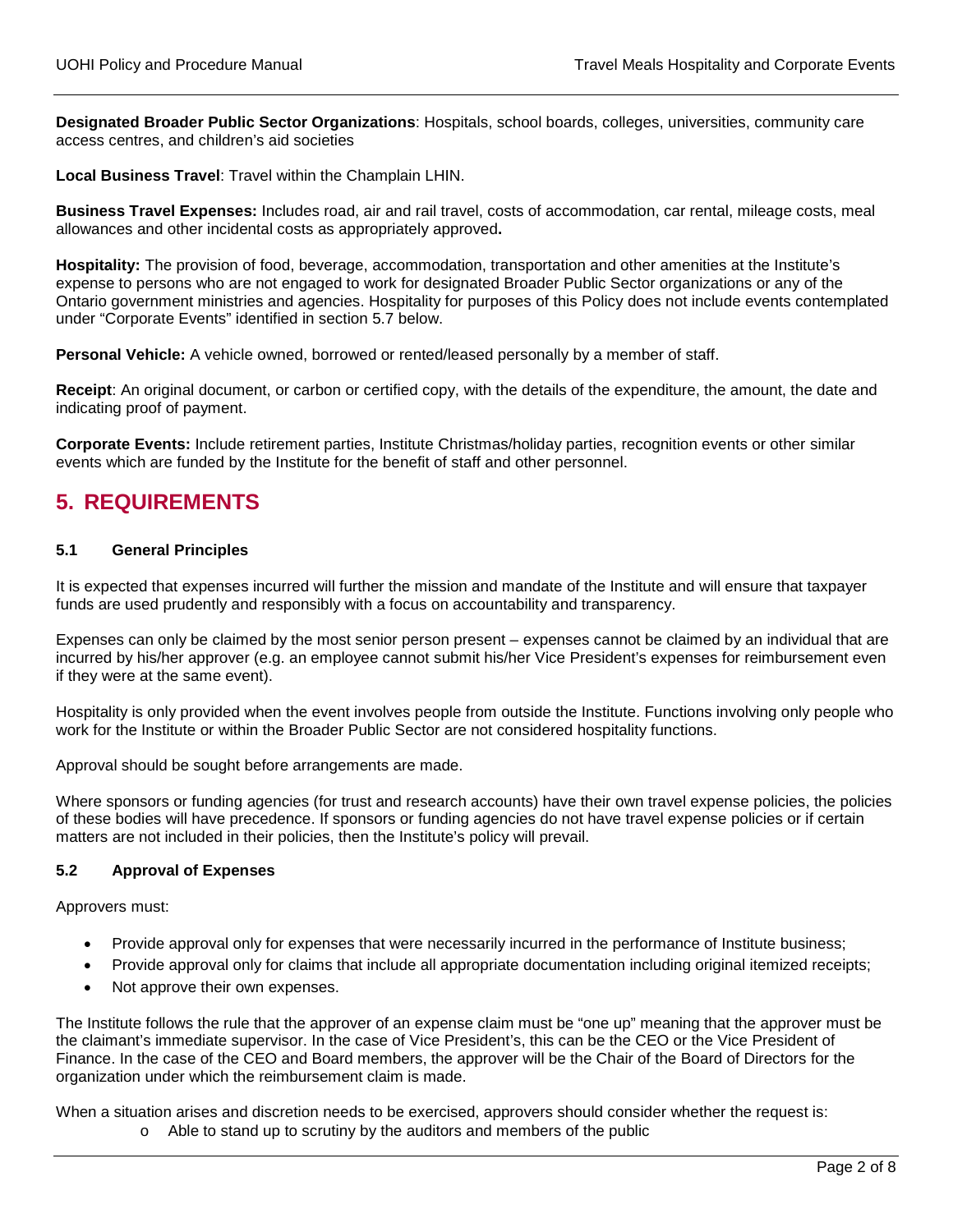- o Properly explained and documented
- o Fair and equitable
- o Reasonable and appropriate

#### **5.3 Public Disclosure of Expenses**

Information about expenses claimed by members of the Boards, the CEO, Vice Presidents and Senior Management will be posted on the Institute's website at [www.ottawaheart.ca.](http://www.ottawaheart.ca/)

#### **5.4 Eligible Travel Expenses**

As a best practise, approvals for travel to be reimbursed by the Institute **must** be approved prior to making any arrangements. Where the travel will be reimbursed by an external agency and/or where the external agency is making the arrangements, no prior approvals from the Institute are required. Travel within Canada should be approved prior to making any arrangements. This can take the form of an email from a supervisor (or in the case of the CEO from, the Chair of the Board) attached to the claim. International travel **must** be pre-approved by the President and CEO or the CFO/VP, Finance and Administration before making arrangements. All transportation within North America must be economy fare.

Non-local travel should be booked through the Institute's appointed travel agency (Appendix A), unless a lower rate can be found. Staff must ensure that UOHI's travel agency is aware of all special rates found (conference or discount rate).

Where a number of staff members are attending the same function, shared travel should be considered and required where possible. The mode of transportation chosen – air, train, or car, should be that which enables staff to attend Institute business with the least cost to the Institute, consistent with the least amount of interruption to staff's regular business and personal schedules. Consideration should be taken as to the length of time away from the workplace. Travel with others (e.g. spouse), including meals and cancellation fees, are not covered and must be paid for by staff. When personal travel is combined with business travel, staff will be reimbursed for only the business portion of the trip at the lowest available fare. Personal travel does not include travel to or from home when travelling for business.

Travel expenses may include:

**Travel Insurance** - Depending on the nature of the trip, current benefit plans may not offer coverage, in which case insurance may be purchased. Staff must contact HR to determine what coverage exists before making arrangements.

**Travel by Vehicle** - When road transportation is the most practical and economical way to travel, the order of preference should be:

- (i) rental vehicle when a rental vehicle is more economical than use of a personal vehicle; or
- (ii) personal vehicle when a personal vehicle is more economical than use of a rental vehicle.

**Rental Vehicles** - Rental of a compact or mid-sized vehicle is encouraged. Consideration may be given for a car rental upgrade based on the number of passengers, weather conditions and other safety reasons. However, all luxury and sports car rentals are prohibited.

**Collision and Liability Insurance -** For short-term rentals (less than one month) in Canada and in the US only, no supplementary collision insurance is necessary since this is covered under the Institute's insurance policy.

**Personal Vehicles -** Personal vehicles used on Institute business must be insured at the vehicle owner's expense for personal motor vehicle liability. Coverage should be equal to or greater than the minimum liability specified in the Insurance Act (currently \$200,000 under the Insurance Act, R.S.O 1990, Chapter I.8). Drivers must satisfy themselves whether their motor vehicle insurance coverage should include business use of their vehicles. The Institute will not reimburse costs of collision and liability coverage.

The Institute assumes no financial responsibility for privately owned vehicles other than paying the kilometric rate when used for Institute business. Those driving a personal vehicle on Institute business cannot make claims to UOHI for damages as a result of a collision.

Staff using personal vehicles for Institute business will be reimbursed in accordance with the approved kilometre allowance, outlined in Appendix A. (This excludes travel between UOHI & TOH Campuses during operating hours of the inter-campus shuttle bus*.)*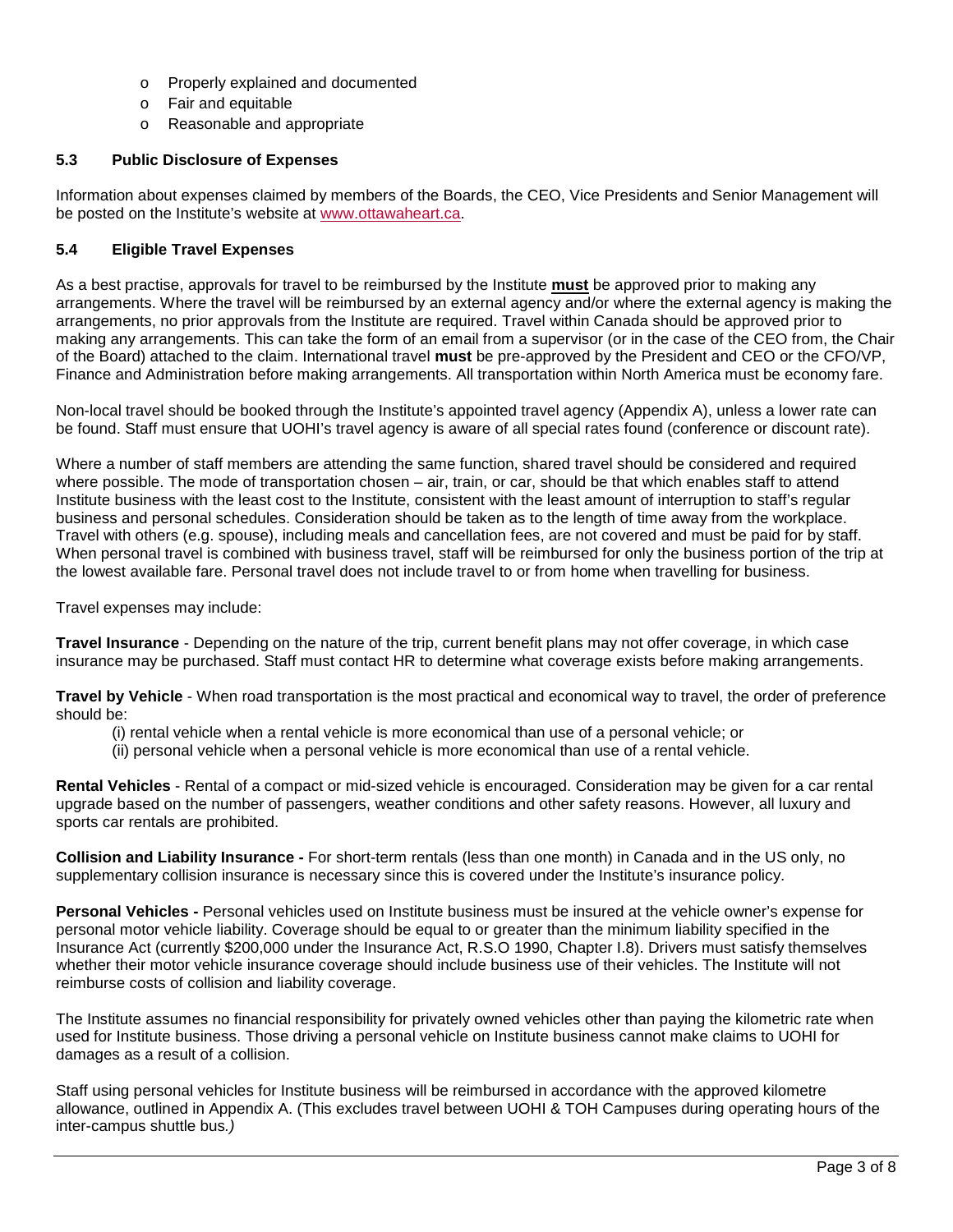This allowance is to cover the costs of fuel, depreciation, maintenance and insurance.

Receipts for parking lot charges and applicable bridge or highway tolls can be submitted for reimbursement.

**Travel by Train** - It is expected that staff will choose the most economical and direct form of transportation by train. Every effort should be made to book in advance to ensure availability of economy class seats and to obtain the lowest fares.

**Travel by Air** - Staff may travel by air for trips that are beyond reasonable driving distance. Prior approval for all travel by air must be obtained and documented in writing. All transportation within North America must be **economy/coach** fare. Outside North America (on flights with a duration of more than 6 hours), flights may be upgraded with the approval of the Vice President of Finance. Staff will obtain maximum savings on air travel expenses within reasonable limits. Every effort should be made to book in advance to take advantage of discounted fares and to obtain the lowest fares.

**Taxis** - Reimbursable where reasonable and must include original receipts.

**Accommodation costs** – The Institute will reimburse for **standard quality hotel** room expenses. Staff is responsible for all room charges and must review the hotel bill carefully to ensure all charges are correct. A detailed copy of the hotel bill must be submitted with request for reimbursement.

Incidental expenses such as laundry/dry cleaning service, special facility charges (e.g. fitness clubs) toiletries and in-room videos will not be reimbursed. An allowance will be provided when accommodation is obtained from a relative or friend, see "Appendix A".

**Long Distance Business and Personal Calls** - Discretion will be used in the frequency and length. Reimbursement will be made for reasonable costs for necessary personal calls home for each night away. Wherever possible, the most costeffective method should be used (e.g. Institute-issued cell phones, blackberry, or calling cards) in order to minimize costs.

**Office Equipment Business Expenses** - While travelling on Institute business, additional business expenses not otherwise covered will be reimbursed, such as computer access charges, photocopying, word processing services, facsimile transmissions, internet connections, rental and transportation of necessary office equipment, provided charges incurred are reasonable and related to Institute expenses. The Institute expects discretion to be applied with any expenses incurred and reserves the right to limit reimbursement to reasonable costs.

**Meals** – The Institute will reimburse for reasonable and actual meal expenses, subject to approval by the claimant's Manager/Supervisor. Original, itemized receipts (credit/debit card slips are not sufficient) must be provided with claim. For meals on hotel bills itemized receipts for the meals must be provided – the hotel bill alone is not sufficient. Hotels can provide this information upon request. Reimbursement for meal expenses incurred is subject to the maximum rates set out in Appendix A. These rates include taxes and gratuities. The rates are not an allowance. They are for individual meals – you must have eaten the meal to be able to submit a claim for reimbursement. When more than one meal is claimed for any day, meal expenses must not exceed the daily meal allowance maximum, as outlined in Appendix A.

**Business Travel Where Meals are Included** - No reimbursement shall be made for meals consumed at home prior to departure or on return, or for meals included in the cost of transportation, accommodation, seminars and/or conferences.

**Multiple Staff Attending One Event** - Where a number of employees are at an Institute event (e.g. conference, etc) and 1 employee pays for the whole group, it must be the most senior (Manager, Director, Vice-President) employee in the group and this person is then responsible for submitting the receipt for reimbursement according to Institute policy, including listing who was in the group for whom the expense was incurred. However, in the alternative, employees may submit their own receipts for reimbursement of their own expenses and the senior employee is not required to pay for the group in that event.

**Alcoholic Beverages** - Costs incurred for alcoholic beverages are not reimbursable and staff is expected to request a separate invoice for any alcoholic beverages consumed with their meals. .

#### **5.5 Business Meals and Other Expenses**

The Institute will reimburse for reasonable meal expenses resulting from business meetings with persons who are not engaged to work for designated broader public sector organizations. It is recommended that business meetings should be first considered on Institute premises rather than at restaurants.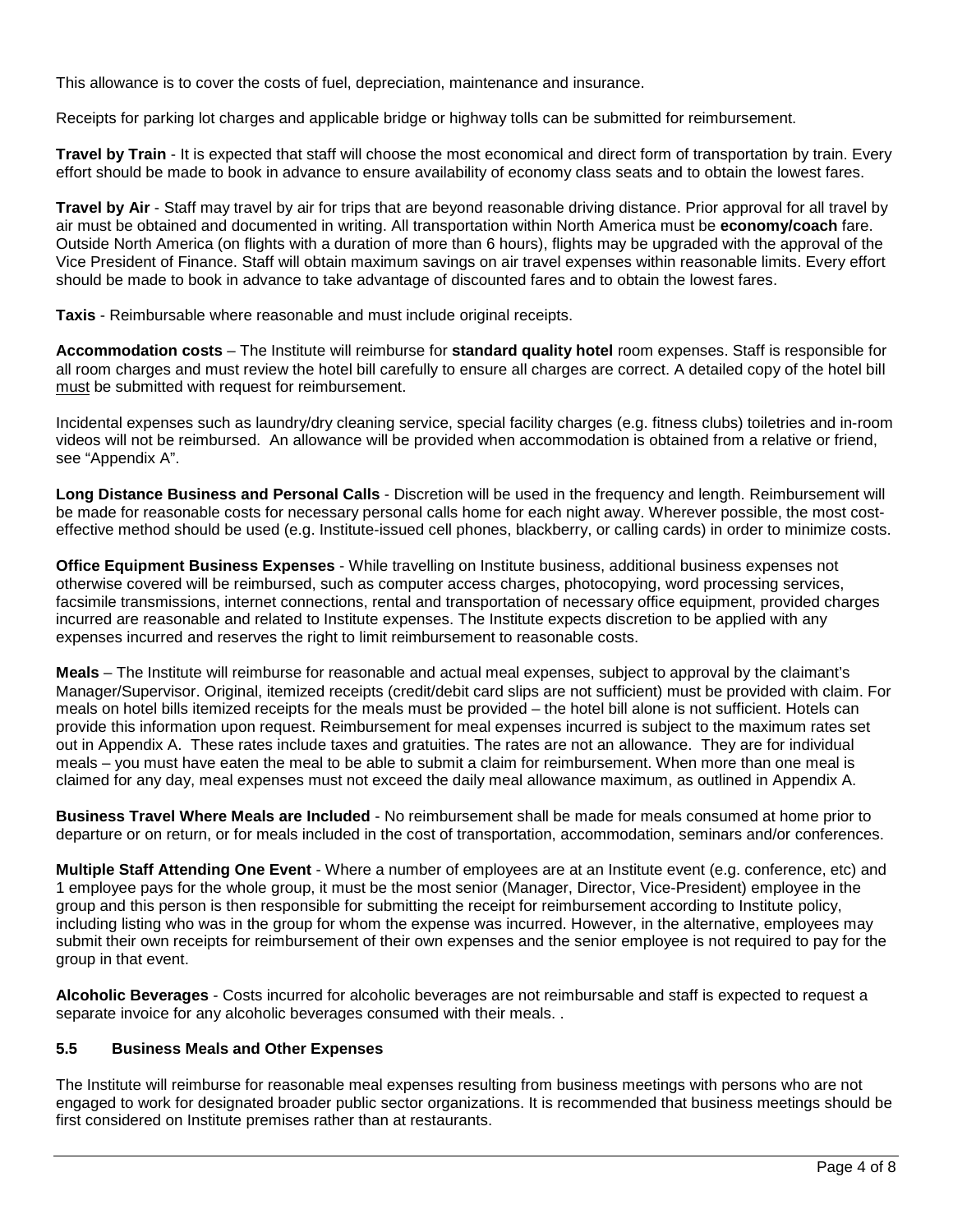The Institute will not reimburse business meal expenses when the only participants are employees of the Institute or designated broader public sector organizations. The Institute will reimburse employees for business meals when volunteers and Board of Governors are included.

#### Alcoholic Beverages

The Institute will not reimburse the cost of alcoholic beverages at business meetings without prior approval from the President and CEO or VP, Finance and Administration.

#### **5.6 Eligible Hospitality Expenses**

Hospitality should be extended in an economical, consistent and appropriate way when it will facilitate Institute business or is considered desirable as a matter of courtesy. Where hospitality events are extended by the Institute, and where the guests include vendors (current or prospective), staff is responsible for obtaining prior approval to ensure that the event does not give, or is not perceived to give, preferential treatment to any vendor.

Hospitality may be extended on behalf of the Institute on the following occasions:

- 1. When discussions on official matters are held with persons who are not Institute staff, including interviews with persons who are being considered for recruitment, members of industry, public interest groups, seminars, or during special events such as public openings;
- 2. When persons visiting Canada as members of universities, national or international organizations are involved in activities relating to those of the Institute;
- 3. When the Institute sponsors formal conferences, and other universities or external bodies are represented;
- 4. When a person who is not an Institute employee renders a service without remuneration;
- 5. When a prestigious ceremony (e.g. sod-breaking, laying of a cornerstone, inauguration or opening) takes place, attended by dignitaries and guests; and
- 6. When other special events are held to enhance the Institute's public image, as approved by the CEO.

The following limitations are applied in regard to hospitality to Institute staff:

- 1. Hospitality such as beverages, meals, tours or other entertainment is only to be provided to staff members who act as hosts to guests of the Institute. This responsibility is normally assumed by the President, and the Vice Presidents. Other staff hosting guests must be approved by their immediate supervisor;
- 2. Hospitality may be extended on behalf of the Institute when staff participate in meetings to plan program-oriented work, in technical advisory committee meetings, or in departmental conferences; or when staff attend functions at which there are guests who are not staff with the understanding that the number of staff must not exceed the number needed to conduct Institute business;

The Institute will not reimburse the cost of alcoholic beverages at any Institute event without the approval of the President and CEO or VP, Finance and Administration. In circumstances where alcohol is approved, appropriate measures are to be taken to ensure a reasonable limit is placed on the quantity and cost of alcohol.

#### **5.7 Eligible Corporate Events**

The Institute will decide annually in the operating plan as approved by the Board, the number, timing and budget for staff events. This amount may be based on a per staff member amount and shall be reasonable in the circumstances. If, in addition to an annual major holiday reception, individual departments and/or units/teams wish to hold their own holiday event and/or other social events during the year for their staff, the costs **will not be reimbursed and must** be covered by staff. These activities should take place during a time so as not to disrupt regular operations of the Institute. To the extent possible (space permitting) all internal corporate events **must** be held on site and use UOHI catering (Tickers) to provide refreshments.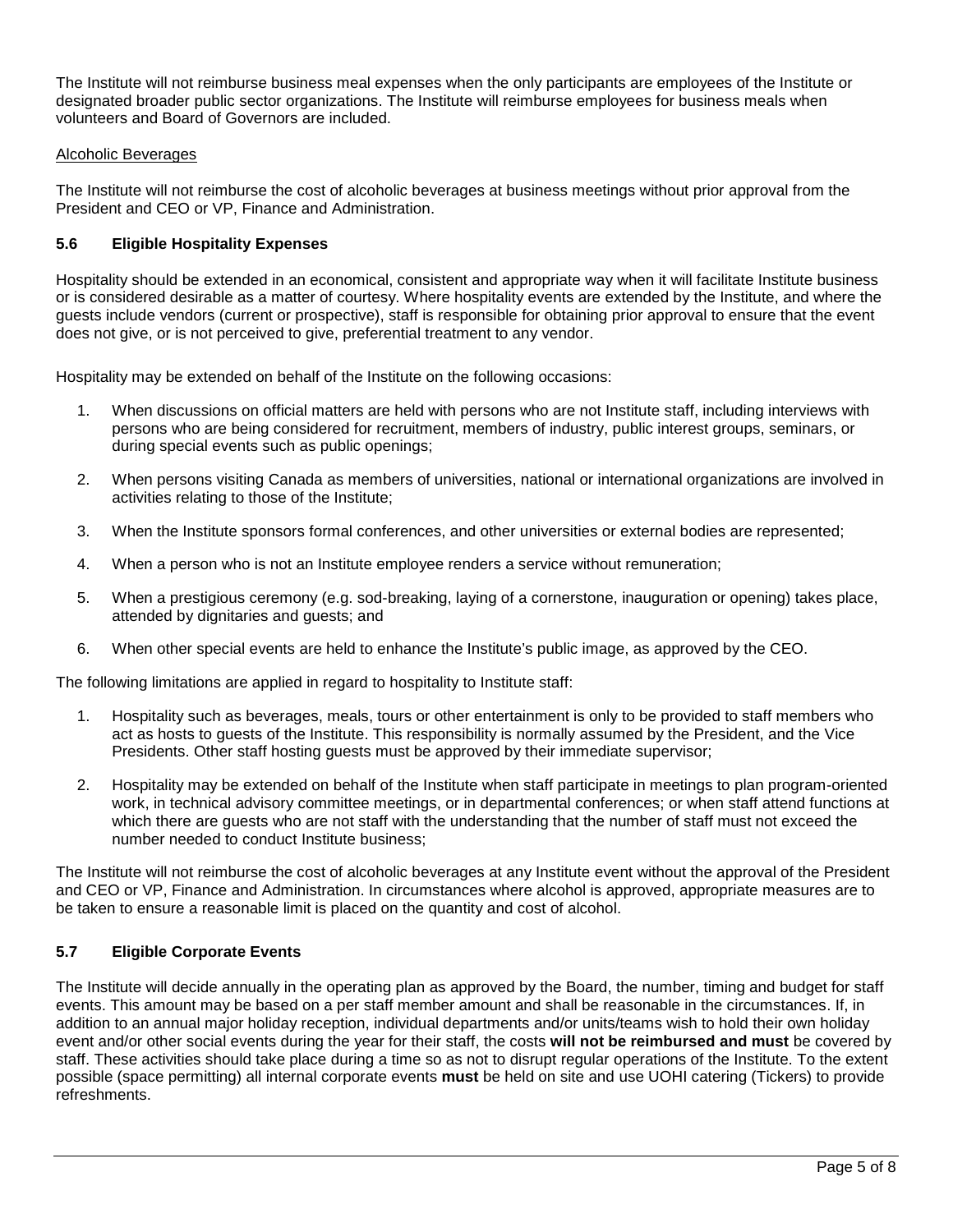Non-alcoholic beverages may be offered to staff required to work through "breaks" otherwise called "coffee breaks", when justified by their supervisors. Such hospitality should be restricted to occasions of a formal nature where the dispersal of participants during a break period is not desirable. Managerial discretion and due regard for economy should be used in identifying such occasions and in ensuring that hospitality is not offered during meetings of close colleagues working together on a regular basis.

Refreshments, meals, or both may be offered to staff members who participate in work sessions extending over meal hours or beyond normal working hours.

Expenses related to planning or business meetings (retreats) held off-site for Institute staff must be pre-approved by the Vice President responsible for the area involved or the Vice President of Finance.

Recognition events, such as service milestones and retirement events should be designed to recognize, reinforce and promote positive behaviours. Corporate events in this regard will be coordinated with Human Resources and Communications.

Alcoholic beverages served at any corporate event must be pre-approved by the President and CEO or VP, Finance and Administration.

#### **5.8 Ineligible Expenses**

The Institute will not reimburse the following expenses:

- Personal expenses including dry cleaning, toiletries and in-room videos
- Costs for alcohol (see section on Alcohol)
- Recreational purposes (e.g. video rentals, mini-bars, special facilities charges, entertainment not directly related to Institute business, etc.) Expenses incurred for a spouse or companion accompanying staff on a trip
- Expenses that are unsupported or with no appropriate receipts
- Costs for passports or visas unless required for Institute travel
- Credit card interest and late payment fees
- Unlawful conduct
- Traffic and parking violations incurred while driving on Institute business
- Upgrades to tickets or change fees unless valid reasons are provided
- Expenses that are incurred on behalf of another organization – these should be billed directly and collected directly from the other organization.
- Costs for political fundraising events
- Expenses incurred due to the presence of friends or family members, unless part of hospitality
- Hotel expenses incurred because of failure to cancel reservations

#### Consultants and Other Contractors

Consultants and other contractors are not considered staff, and therefore are not covered by the Institute's business expense policies.

Consultants and other contractors will seek reimbursement only for expenses explicitly agreed to in the detailed contract. The Institute will not reimburse contractors or consultants for any expenses related to hospitality, meals, snacks or beverages, gratuities, laundry or dry cleaning and personal phone calls. Contracts must specify that these expenses cannot be claimed and will not be reimbursed. Contracts must also specify what costs are allowed to be claimed by consultants.

#### **5.9 Documentation and Submission of Claims**

An expense reimbursement form plus **original itemized receipts** must be submitted for reimbursement. The claim must provide the business purpose for each expense claimed. If reimbursement is sought for expenses incurred on behalf of others (meals purchased for others) the names and titles of those individuals should be included. Travel advances will be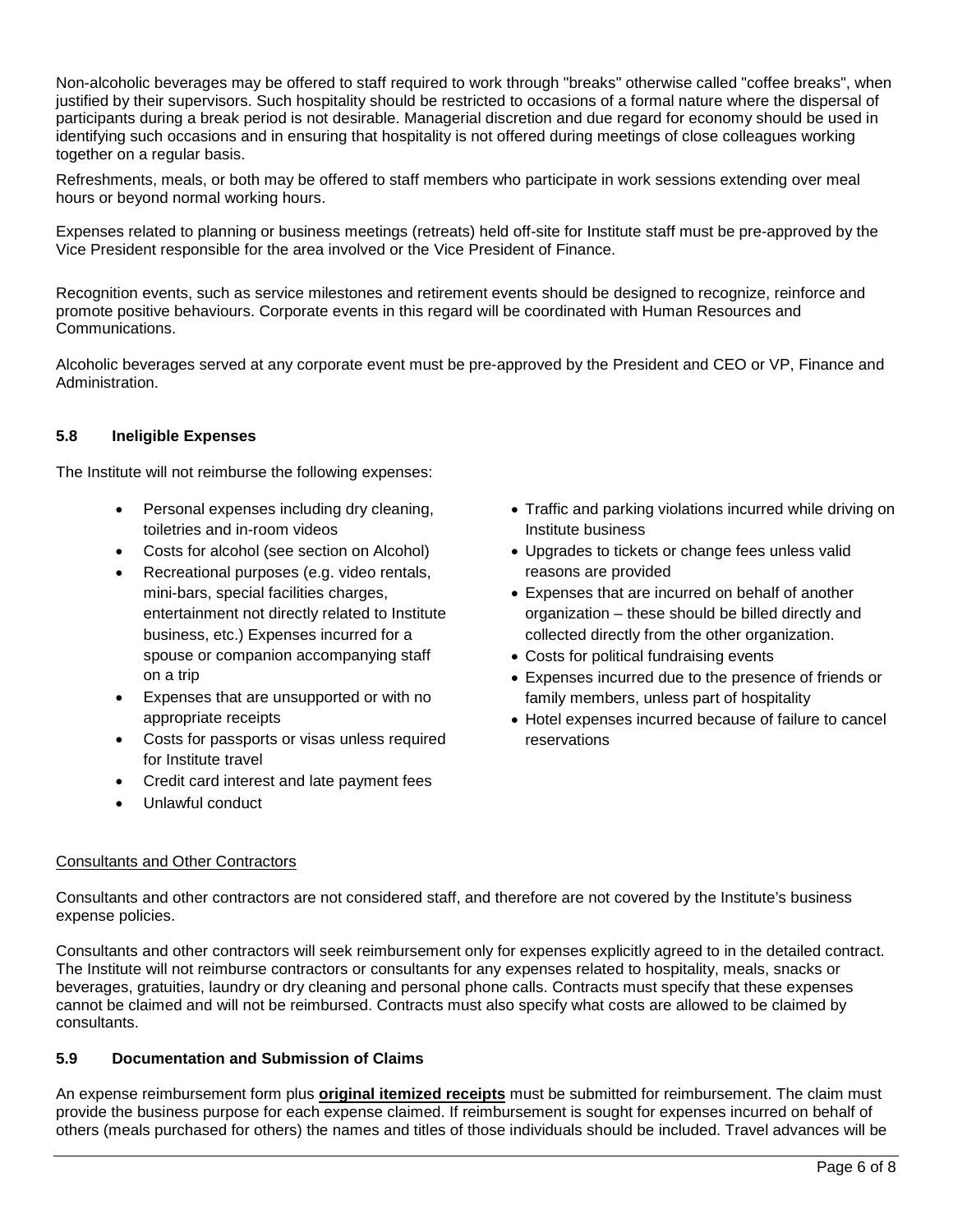deducted from any claims submitted and any over payment of amounts to the individual will be considered a debt to the Institute.

The form must be signed by the individual requesting reimbursement and their immediate supervisor. Claims in excess of \$2,000 must also be approved by the Vice President for the area. Claims must be submitted within ninety (90) days of the date the expense was incurred.

#### **5.10 Travel Advances**

Generally travel advances are not provided to staff. In exceptional situations they can be provided and are subject to the approval of the Vice President of Finance.

## **6. ALCOHOL**

Costs incurred for alcoholic beverages are not generally reimbursable. Staff members who choose to consume alcoholic beverages while traveling should request a separate bill for the alcohol. Alcohol may be provided at hospitality events but will be subject to limitations and to the prior approval of the CEO.